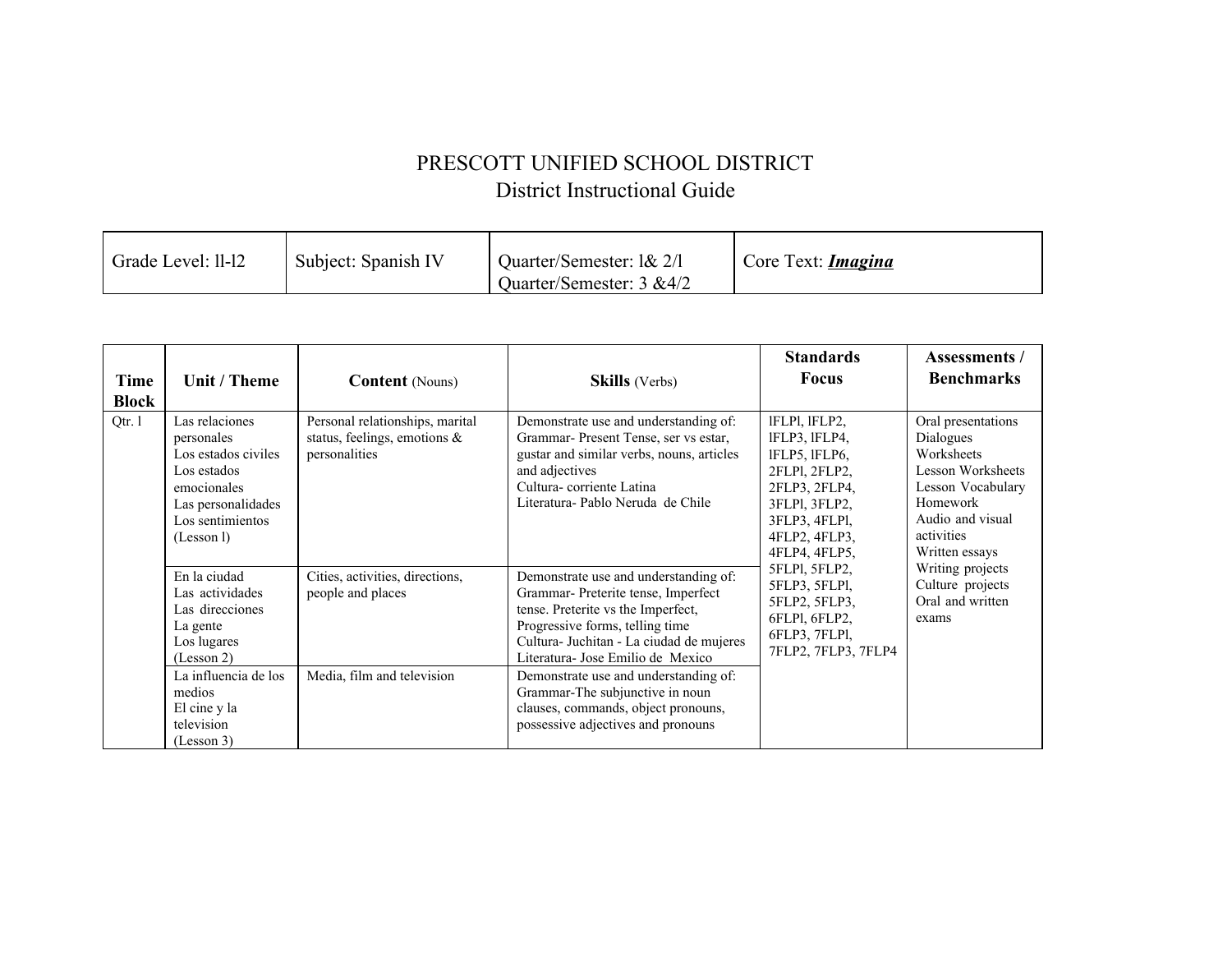| Qtr. 2 | La gente en los<br>medios<br>Los medios<br>La prensa<br>Generaciones en<br>movimiento<br>Entre familia<br>Las etapas de la<br>vida<br>Las generaciones<br>Los parientes<br>La personalidad<br>La vida familiar<br>(Lesson 4)<br>Las riquezas<br>naturales<br>Nuestro mundo<br>Los animals<br>Los fenomenos<br>naturales<br>La naturaleza<br>La naturaleza usos y<br>abusos<br>(Lesson 5) | Media and people in the media,<br>Press<br>Generations, Stages of life,<br>Families.<br>Family Life and Relatives<br>Nature & Animals, Natural<br>Treasures & Phenomena, Ecology | Demonstrate use and understanding of:<br>Demonstrative adjective and pronouns<br>Cultura-Ritmos del Caribe<br>Literatura- Mario Benedetti de Uruguay<br>Grammar: Subjunctive in adjective<br>clauses, reflexive verbs, por vs para, to<br>become-hacerse, volverse, ponerse, llegar<br>a ser<br>Cultura-El poder de los Mayas<br>Literatura-Augusto Monterroso de<br>Guatemala<br>Demonstrate use and understanding of:<br>Grammar:-The Future and Conditonal<br>tenses, Relative pronouns, que vs cual.,<br>the neuter lo<br>Cultura-El Amazonas, pulm6n del<br>planeta<br>Literatura- Jaime Sabines de Mexico | IFLPI, IFLP2,<br>IFLP3, IFLP4,<br>IFLP5, IFLP6,<br>2FLPI, 2FLP2,<br>2FLP3, 2FLP4,<br>3FLPI, 3FLP2,<br>3FLP3, 4FLPI,<br>4FLP2, 4FLP3,<br>4FLP4, 4FLP5,<br>5FLPI, 5FLP2,<br>5FLP3, 5FLPI,<br>5FLP2, 5FLP3,<br>6FLPI, 6FLP2,<br>6FLP3, 7FLPI,<br>7FLP2, 7FLP3, 7FLP4 | Oral presentations<br>Dialogues<br>Worksheets<br>Lesson Worksheets<br>Lesson Vocabulary<br>Homework<br>Audio and visual<br>activities<br>Written essays<br>Writing projects<br>Culture projects<br>Oral and written<br>exams |
|--------|------------------------------------------------------------------------------------------------------------------------------------------------------------------------------------------------------------------------------------------------------------------------------------------------------------------------------------------------------------------------------------------|----------------------------------------------------------------------------------------------------------------------------------------------------------------------------------|-----------------------------------------------------------------------------------------------------------------------------------------------------------------------------------------------------------------------------------------------------------------------------------------------------------------------------------------------------------------------------------------------------------------------------------------------------------------------------------------------------------------------------------------------------------------------------------------------------------------|-------------------------------------------------------------------------------------------------------------------------------------------------------------------------------------------------------------------------------------------------------------------|------------------------------------------------------------------------------------------------------------------------------------------------------------------------------------------------------------------------------|
| Qtr. 3 | El valor de las ideas<br>Creencias in<br>ideologias<br>La gente<br>Las leyes y los<br>derechos<br>La politica<br>La seguridady la<br>amenaza<br>(Lesson 6)                                                                                                                                                                                                                               | Ideas, Beliefs & Ideologies,<br>People, Laws and Rights, Politics                                                                                                                | Demonstrate use and understanding of:<br>Grammar:-Subjuncitve in adverbial<br>clauses, the Past Subjunctive,<br>Comparisons and Superlatives, adverbs,<br>diminutives, augmentatives<br>Cultura-Chile- dictadura y democracia<br>Literatura-Cesar Vallejo de Peru                                                                                                                                                                                                                                                                                                                                               | IFLPI, IFLP2,<br>IFLP3, IFLP4,<br>IFLP5, IFLP6,<br>2FLPI, 2FLP2,<br>2FLP3, 2FLP4,<br>3FLPI, 3FLP2,<br>3FLP3, 4FLPI,<br>4FLP2, 4FLP3,<br>4FLP4, 4FLP5,<br>5FLPI, 5FLP2,<br>5FLP3, 5FLPI,                                                                           | Oral presentations<br>Dialogues<br>Worksheets<br>Lesson Worksheets<br>Lesson Vocabulary<br>Homework<br>Audio and visual<br>activities<br>Written essays<br>Writing projects<br>Culture projects                              |